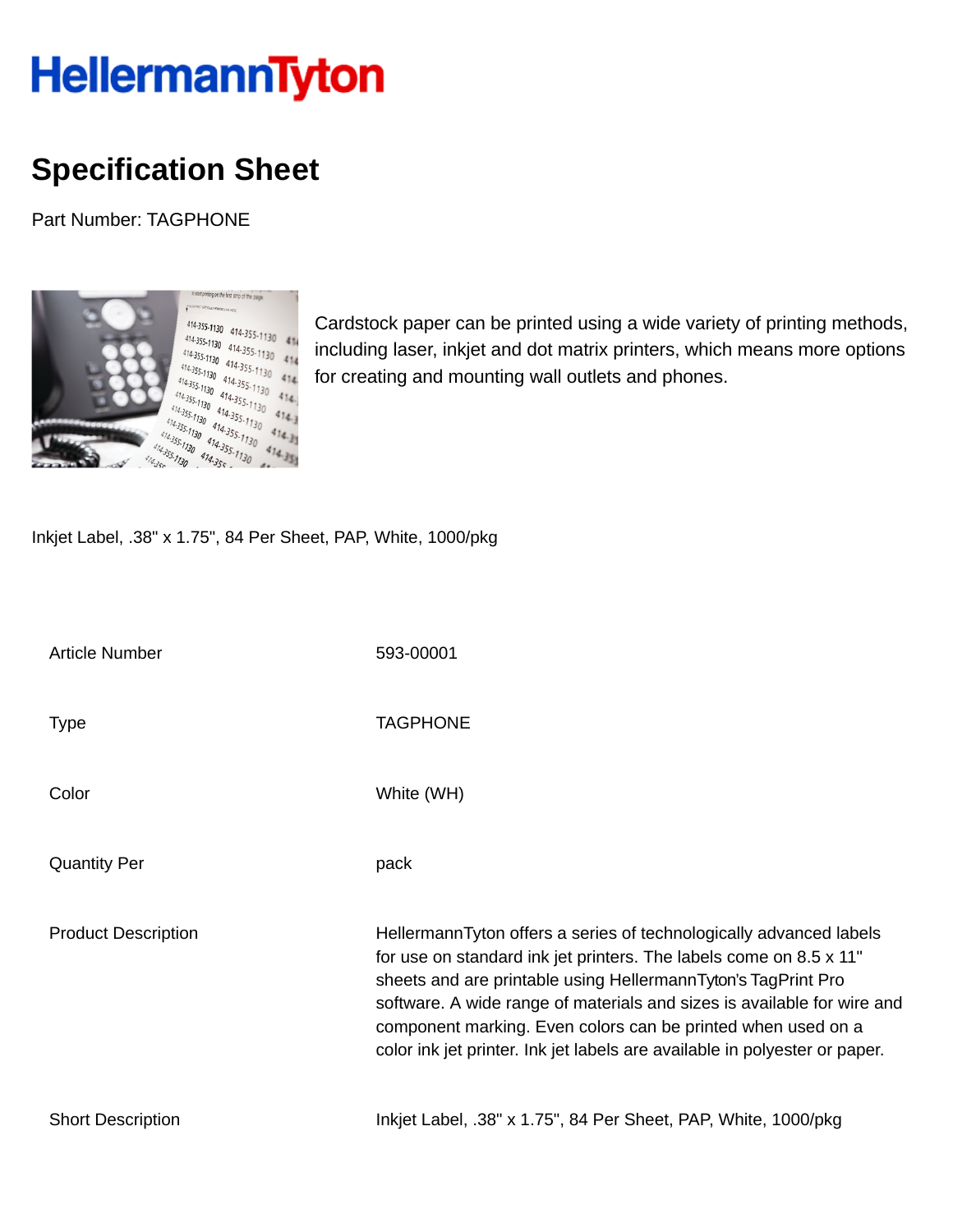| Width W (Imperial)   | 1.75  |
|----------------------|-------|
| Width W (Metric)     | 44.45 |
| Thickness T (Metric) | 64.0  |
| Height H (Imperial)  | 0.375 |
| Height H (Metric)    | 9.52  |

| Material                              | Paper (PAP)                       |
|---------------------------------------|-----------------------------------|
| <b>Material Shortcut</b>              | <b>PAP</b>                        |
| Adhesive                              | Acrylic                           |
| Halogen Free                          | No                                |
| <b>Adhesive Operating Temperature</b> | -40°F to +302°F (-40°C to +150°C) |
| <b>Operating Temperature</b>          | -40°F to +302°F (-40°C to +150°C) |
| Reach Compliant (Article 33)          | Yes                               |
| <b>ROHS Compliant</b>                 | Yes                               |